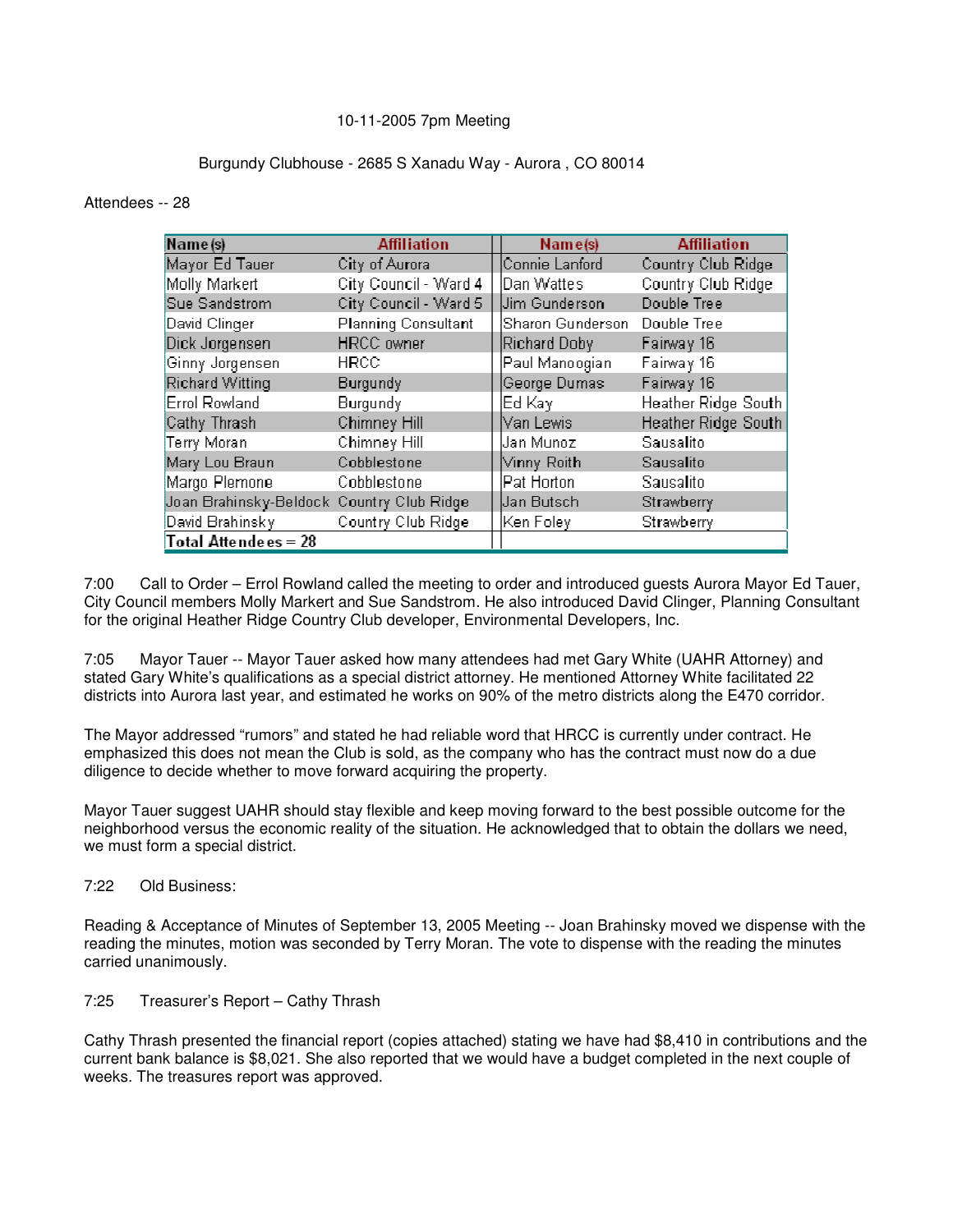### 7:30 Accomplishments – Committee Updates

• IDAG – Influencing Development Action Group – Vinny Roith, Chair

David Clinger –Original Planner for EDI (1970s Developer of Heather Gardens & HRCC)

Mr. Clinger began his presentation by stating that approximately 35 years ago he worked with the original developer, EDI, to plan a first class community. One and a half years were spent planning the dual communities of Heather Ridge and Heather Gardens .

He reported a key to the Heather Ridge golf course is the open space. His professional experience is that 60% of the home owners surrounding golf courses do not play golf. The open space created by the golf course is important to all residents life style as it is to their real estate values.

Mr. Clinger stated that UAHR will be in for a tough battle with a new buyer's attorney and he will do anything he can to help. He suggested we need to act on raising addition funds, hire a good real estate, i.e. land use attorney, and he volunteered he would donate 20 to 25 hours of his time to assist UAHR in an effort to retain the golf course. Mr. Clinger's firm also donated \$500 to UAHR as he stated what good is planning, if original plans can be overturned.

Richard Doby asked if the current contract was for development of the golf course: Mayor Tauer said yes.

Ed Kay said the relatively small community green belts which surround Heather Ridge golf course were predicated on the golf course as a green belt. Mr. Clinger indicated this was true in the original planning.

Paul Manoogian stated that the boundary of his Fairway 16 home is approximately one foot from the golf course. Mr. Clinger replied that was in the original planning as the golf course is a greenbelt area.

Mayor Tauer stated that the City views current development as zoning and to change what's currently in place would require a change in zoning.

Van Lewis asked how an opposing attorney would present the developer's case. David Clinger replied that a capable attorney would meet with UAHR to present the plans and persuade our cooperation, then meet with Aurora 's planning staff for their review, and then to City Council for approval. He indicated if the City approves new planning, UAHR would have the right to appeal.

Mayer Tauer suggested that anyone trying to attack current zoning would be opposing the City of Aurora on this. He stated it's always better to negotiate than an outright attack.

Richard Doby asked what the approximate cost of a land use attorney would be. Mr. Clinger replied it would depend on how protracted the issues become. If an appeal should go to court the cost could be \$100,000, which he also said would be minor compared to decrease in home values.

Dick Jorgensen – Owner Heather Ridge Country Club

Mr. Jorgensen and his wife Ginny joined the meeting during David Clinger's presentation. Mr. Jorgensen asked to address the group and began by asking everyone present if they owned property to which the group responded affirmatively, and then he stated, "So do I." He then began a presentation the content of which was challenged by members of UAHR.

Jorgensen stated that Heather Ridge is currently under contract and that he has had 12 contracts since July 2004.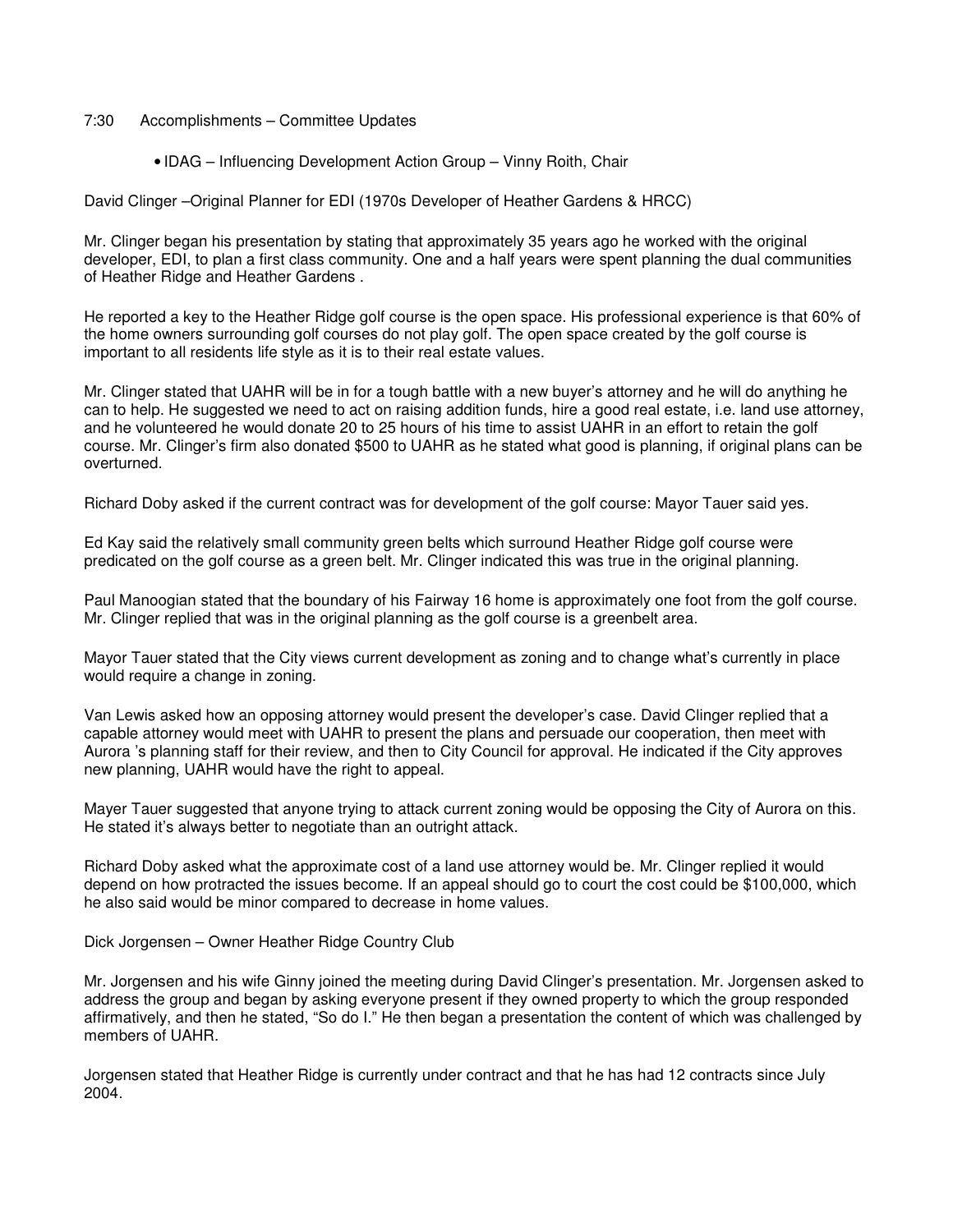Sharon Gunderson asked if the current contract is to a developer and Mr. Jorgensen responded "yes."

The discussion became emotional and Mr. Jorgensen closed by stating that he would lock the doors before he sold Heather Ridge golf course for less than the value he perceives the property to be worth.

### Adjournment

Cathy Thrash moved the meeting be adjourned, second by Richard Doby . The vote to adjourn carried unanimously.

**The executive board decided Feb 1,2006 - not to publish the donation detail and to keep the contributors confidential. A contribution request is available only by appointment and only to UAHR members. Any member may call 303-745-9805 to arrange an appointment to view any specific donation and reconcile it with a bank deposit.**